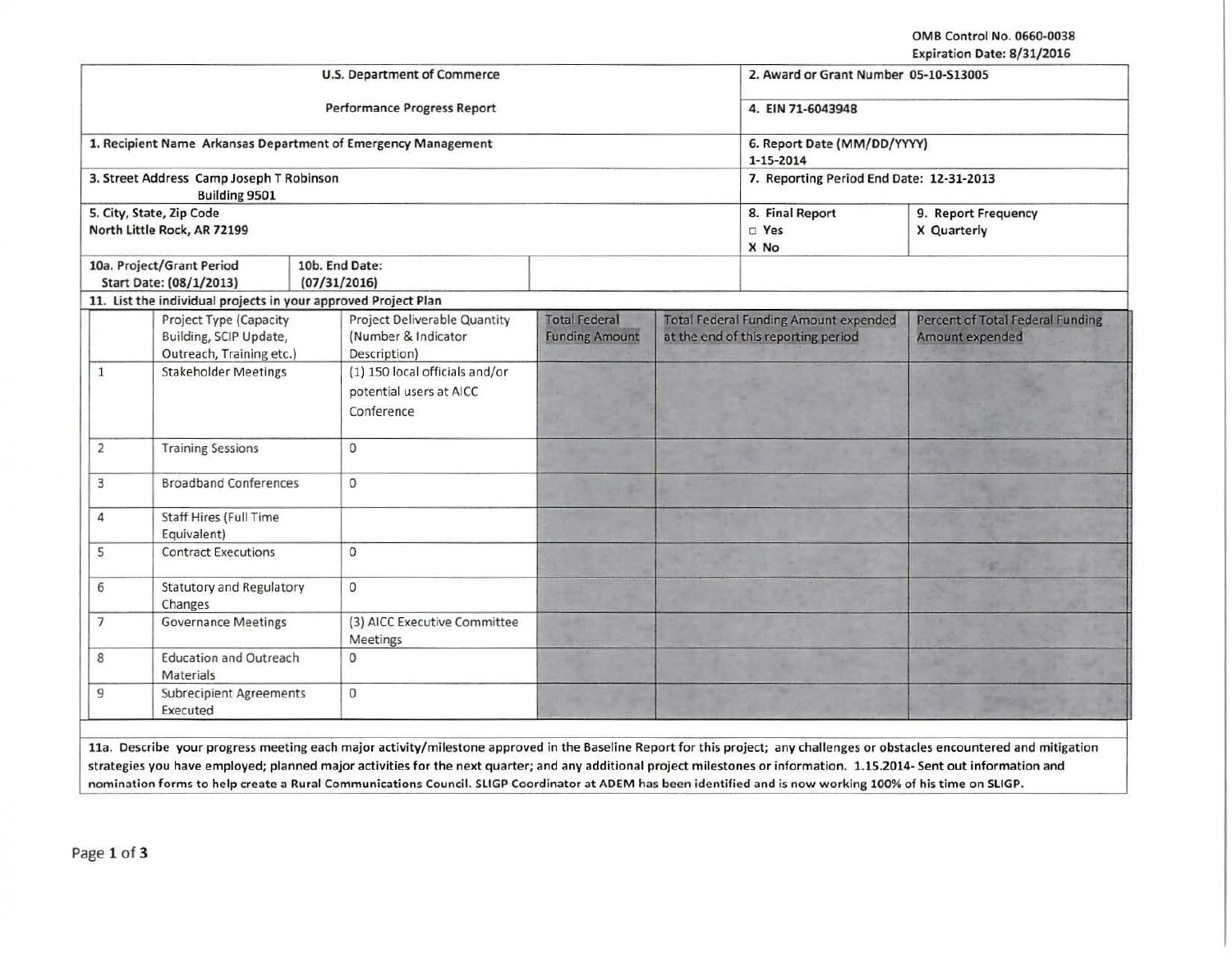'

!

11b. If the project team anticipates requesting any changes to the approved Baseline Report in the next quarter, describe those below. Note that any substantive changes to the Baseline Report must be approved by the Department of Commerce before implementation. 1.15.2014 None at this time.

llc. Provide any other information that would be useful to NTIA as it assesses this project's progress. 1.15.2014 Nothing to report at this time.

ltd. Describe any success stories or best practices you have identified. Please be as specific as possible. 1.15.2014 None at this time.

12. Personnel

12a. If the project is not fully staffed, describe how any lack of staffing may impact the project's time line and when the project will be fully staffed. Position staffing from federal funds began during the 2<sup>nd</sup> qtr.

12b. Staffing Table

| Job Title                        | FTE % | <b>Project(s) Assigned</b>                                                                                                         | Change |  |
|----------------------------------|-------|------------------------------------------------------------------------------------------------------------------------------------|--------|--|
| SLIGP Program Coordinator        | 100%  | Will provide coordination for grant reporting and financial payouts.                                                               |        |  |
| Homeland Security Branch Manager | 10%   | Will provide oversight for all grants activities and reporting                                                                     |        |  |
| IT Administrator                 | 10%   | Serves on the state broadband working group and provides technical assistance to<br>AICEC                                          |        |  |
| 2%<br>Accounting Branch Manager  |       | Will conduct task and provide tracking for the disbursement of the entire grant funds                                              |        |  |
| <b>Financial Analyst</b>         | 3%    | Will provide oversight for the disbursements and tracking of funds                                                                 |        |  |
| 50%<br><b>SWIC</b>               |       | Will oversee all interoperability coordination and is responsible for ensuring SCIP<br>initiatives are tracked and completed       |        |  |
| AWIN Program Manager             | 50%   | Has oversight of all public safety communication projects that the state undertakes and<br>will provide oversight for this project |        |  |

13. Subcontracts (Vendors and/or Subrecipients) Contracts started in 2<sup>nd</sup> qtr.

13a. Subcontracts Table - Include all subcontractors. The totals from this table must equal the "Subcontracts Total" in Question 14f.

| Name               | Subcontract Purpose | Type             | RFP/RFQ | Contract | Start   | End    | Total Federal   | <b>Total Matching</b>  | Project and % Assigned |
|--------------------|---------------------|------------------|---------|----------|---------|--------|-----------------|------------------------|------------------------|
|                    |                     | (Vendor/Subrec.) | issued  | Executed | Date    | Date   | Funds Allocated | <b>Funds Allocated</b> |                        |
|                    |                     |                  | (Y/N)   | (Y/N)    |         |        |                 |                        |                        |
| <b>Buford Goff</b> | Development of      | Vendor           |         |          | 10/1/13 | 7/31/1 | \$810,342.00    | \$0.00                 |                        |
| and                | Project Management  |                  |         |          |         | b      |                 |                        |                        |
| Associates         | plan                |                  |         |          |         |        |                 |                        |                        |
|                    |                     |                  |         |          |         |        |                 |                        |                        |